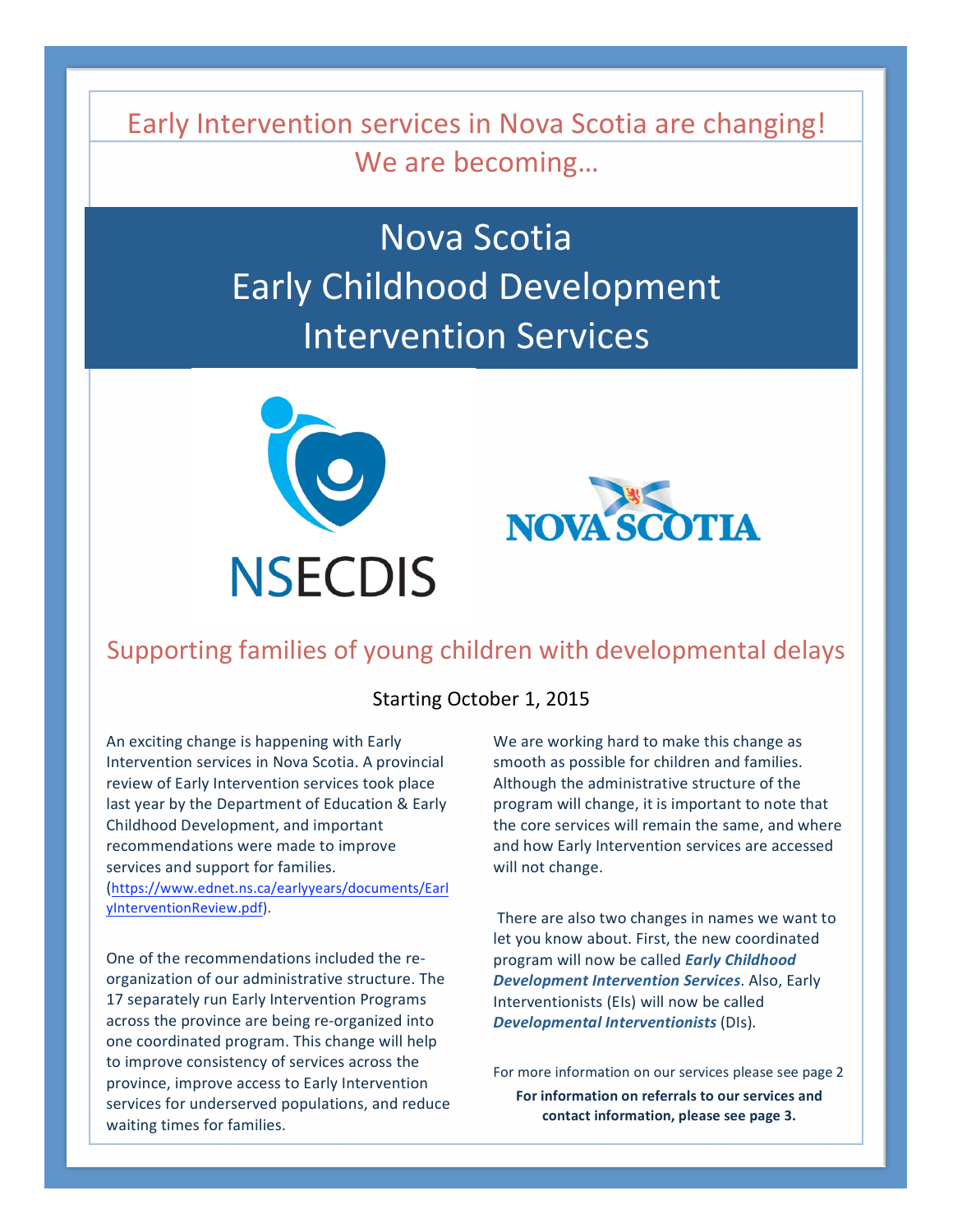# NOVA SCOTIA



Nova Scotia Early Childhood Development Intervention Services are offered in **8 regions** across the province **within 22 locations.**

The NS Department of Education & Early Childhood Development funds Early Childhood Development Intervention Services to provide specialized services to families of young children between birth and school entry who are either at biological risk for, or have a diagnosis of, developmental delay. Consultation, information, support and services designed to meet the individual needs of each child and family are delivered in the child's home and may expand to community based programs.

Our Core Services

#### 1. Child Development:

NS Early Childhood Development Intervention Services support families in enhancing their child's development through the following services:

a) Information gathering and observation

b) Development of a child profile across various settings c) Development of an individual family service plan (IFSP) d) Development of Routine Based Intervention Plans (RBIP)

e) Ongoing modeling and coaching of developmental activities and strategies within functional contexts.

f) Monitoring and reporting on child progress.

#### 3. Transition Support:

When a child moves from one setting to another, such as from home into a childcare program or into school, it is a stressful time of change for both the child and the family. NS Early Childhood Development Intervention Services assist in the transition process through systematic planning and the preparation of the child, the family and the receiving setting.

### 2. Family Support & Capacity Building

NS Early Childhood Development Intervention Services build family capacity by providing participatory experiences and opportunities that strengthen parenting knowledge & skills, and promote a positive sense of parenting competence and confidence. At the heart of this family‐centered process is the recognition that families can identify their own concerns, resources and priorities. Developmental Interventionists work to support the family in their natural caregiving and decision‐making roles, ensuring they have the information and resources they need to be successful advocates and strong supports for their child and family.

## 4. Case Coordination & Partnerships

Early Childhood Development Intervention Services is part of a range of community‐based services and supports designed to strengthen families, improve parenting skills and foster healthy child development. The following case coordination and partnership services are provided:

a) Facilitating service coordination

b) Facilitating regular review and revision of service plans with families and team members

2 c) Providing consultation in community settings (e.g. childcare programs).